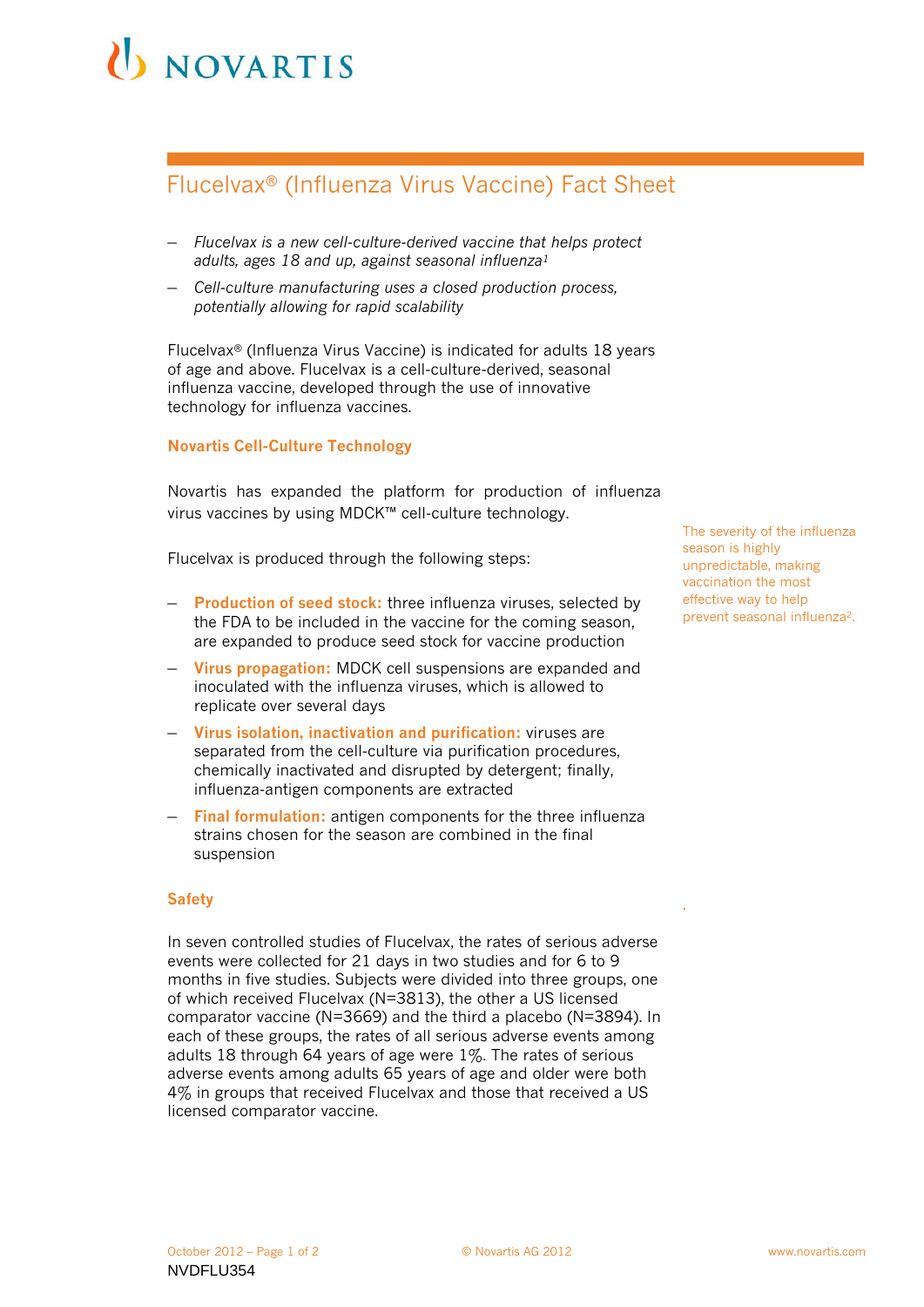The most common reactions seen in clinical studies include3:

- Pain or redness at the injection site
- Headache
- Tiredness
- Muscle aches
- Feeling unwell (malaise)

### **Efficacy**

Flucelvax (Influenza Virus Vaccine) has been studied in multiple clinical trials, including a study of over 11,000 people, which evaluated the vaccine's safety and immune system response compared to conventional egg-based vaccines and placebo3. Clinical studies demonstrated that Flucelvax induced an immune response in healthy adults and seniors<sup>1</sup>.

The vaccine is also approved in 28 European Union member states, as well as Norway, under the trade name of Optaflu®.

### **Indication and Important Safety Information**

*FLUCELVAX (Influenza Virus Vaccine) is indicated for active immunization for the prevention of influenza disease caused by influenza virus subtypes A and type B contained in the vaccine. FLUCELVAX is approved for use in persons 18 years of age and older4.*

### *Contraindication*

– *Do not administer FLUCELVAX to anyone with a history of severe allergic reaction (e.g. anaphylaxis) to any component of the vaccine.*

### *Warnings & Precautions*

- *Guillain-Barré Syndrome (GBS): If GBS has occurred within 6 weeks of receipt of a prior influenza vaccine, the decision to give FLUCELVAX should be based on careful consideration of the potential benefits and risks.*
- *Latex: The tip caps of the pre-filled syringes may contain natural rubber latex which may cause allergic reactions in latex-sensitive individuals.*
- *Preventing and Managing Allergic Reactions: Appropriate medical treatment and supervision must be available to manage possible anaphylactic reactions following administration of the vaccine.*
- *Altered Immunocompetence: After vaccination with FLUCELVAX, immunocompromised individuals, including those receiving immunosuppressive therapy, may have a reduced immune response.*